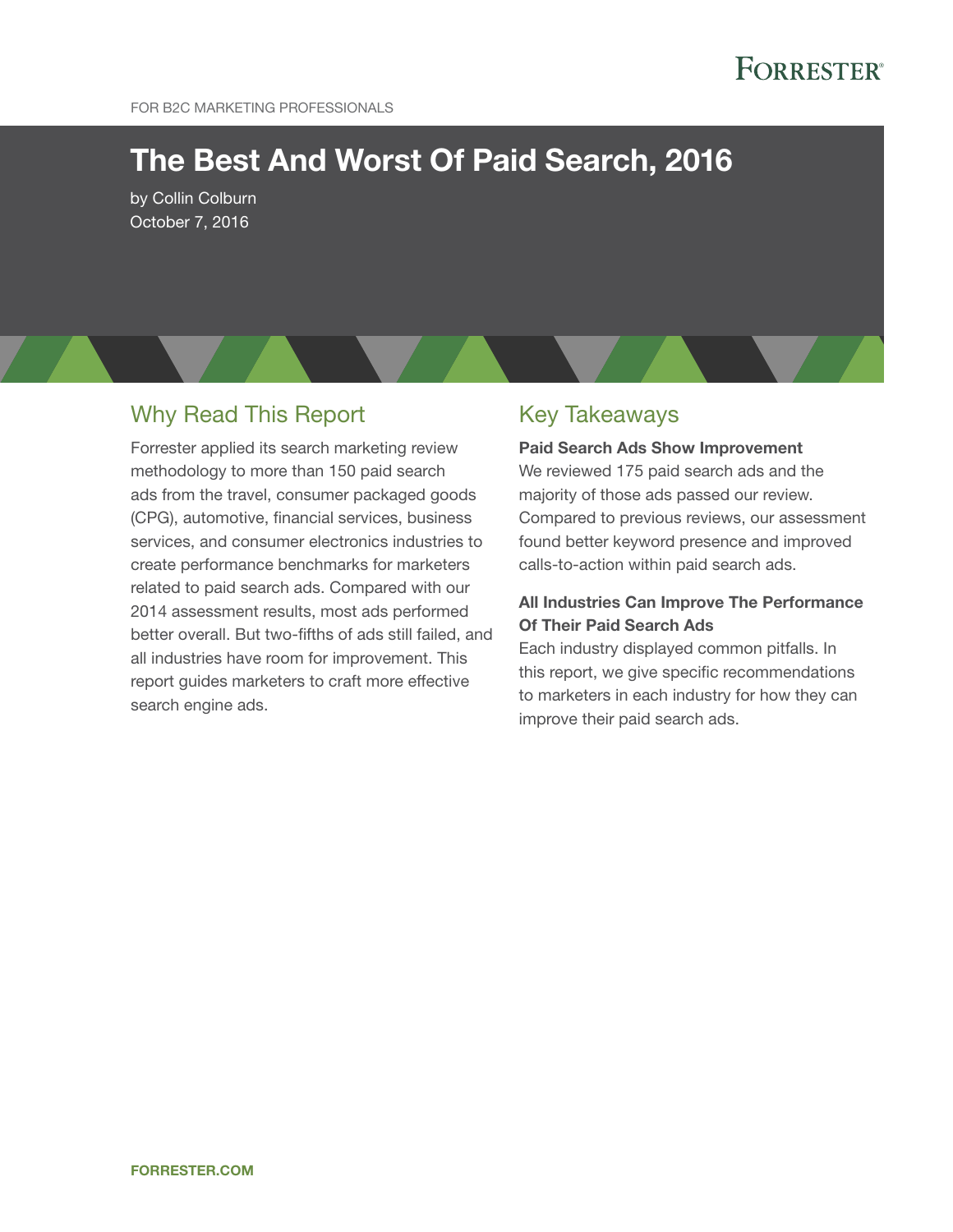# The Best And Worst Of Paid Search, 2016



by [Collin Colburn](http://www.forrester.com/go?objectid=BIO6164) with [Melissa Parrish](http://www.forrester.com/go?objectid=BIO2605), Jeremy Swire, Wei-ming Egelman, and Laura Glazer October 7, 2016

# Table Of Contents

- 2 Paid Search Ads Improve Considerably Search Ads Score Higher Than Past Reviews
- 6 But Search Marketers Still Have Room To Improve

Avoid Common Industry Pitfalls To Improve Your Ad Score

# Notes & Resources

Forrester reviewed 175 paid search ads according to our search marketing review methodology.

# Related Research Documents

[The Best And Worst Of Paid Search In 2014](http://www.forrester.com/go?objectid=RES116963) [The Best And Worst Of Paid Search In 2012](http://www.forrester.com/go?objectid=RES47719) [Brief: Evaluate Your Search Marketing Programs](http://www.forrester.com/go?objectid=RES119701)

## **FORRESTER®**

Forrester Research, Inc., 60 Acorn Park Drive, Cambridge, MA 02140 USA +1 617-613-6000 | Fax: +1 617-613-5000 | forrester.com

© 2016 Forrester Research, Inc. Opinions reflect judgment at the time and are subject to change. Forrester®, Technographics®, Forrester Wave, RoleView, TechRadar, and Total Economic Impact are trademarks of Forrester Research, Inc. All other trademarks are the property of their respective companies. Unauthorized copying or distributing is a violation of copyright law. Citations@forrester.com or +1 866-367-7378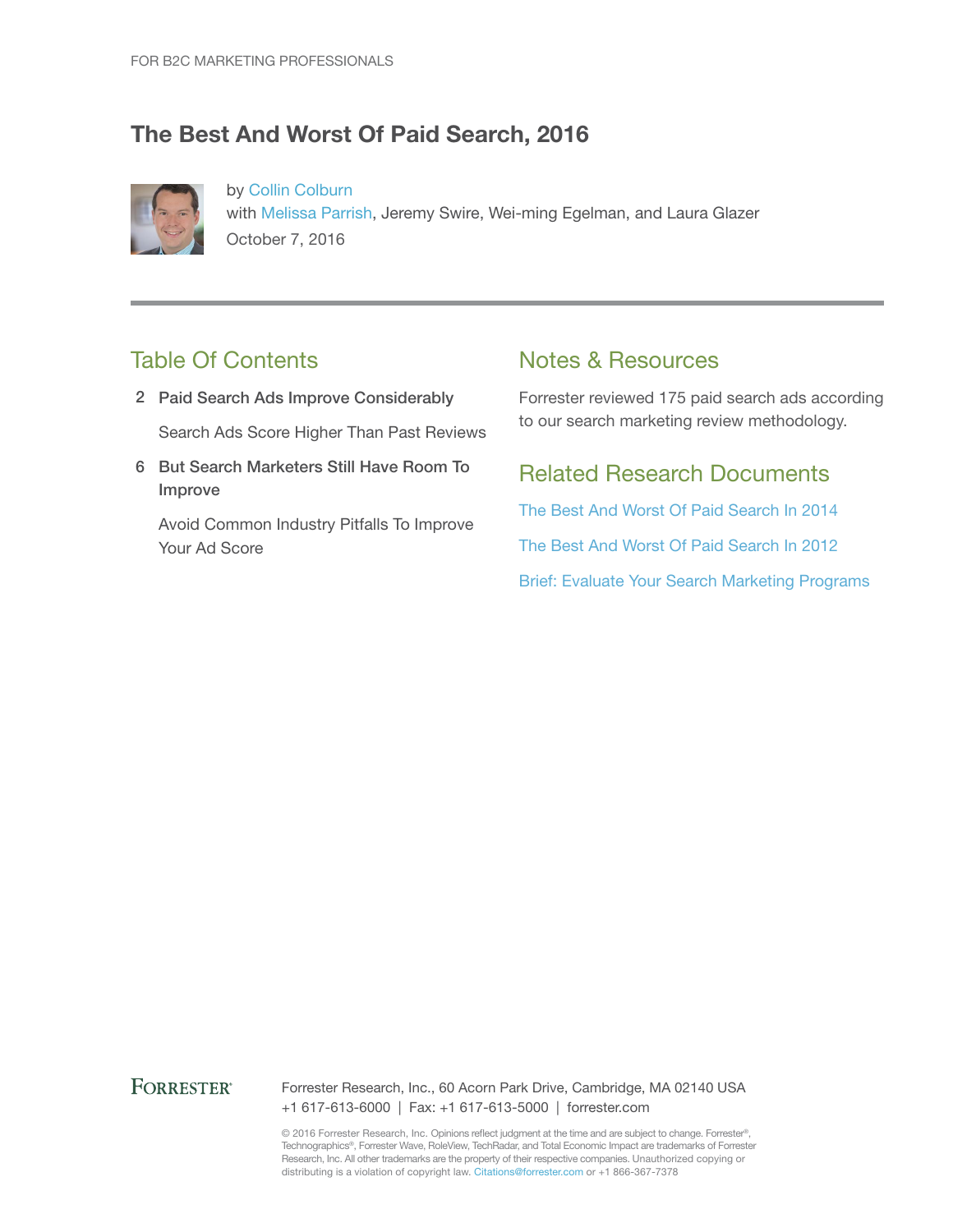# Paid Search Ads Improve Considerably

The current iteration of Forrester's search marketing review, which was published in August 2016, provides marketing leaders with a comprehensive scorecard to track the successes — and failures of their paid search and search engine optimization (SEO) programs.<sup>1</sup> We applied this review to identify paid search advertising best practices and pitfalls to avoid. To conduct our research, we:

- › Selected a subset of our search marketing review. Forrester's complete search marketing review methodology evaluates the user experience of natural search results and paid search ads. For this report, we evaluated only the visibility and copy of desktop and mobile paid search ads, and the usability of ads' accompanying landing pages.
- **Peviewed 175 paid search ads.** We reviewed ads that displayed on desktop and mobile searches for six keywords across six industries: financial services, business services, consumer electronics, automotive, retail and consumer goods, and travel. Previous reviews evaluated as many as 300 or more ads. But this year, Google cut down on the number of paid search ads displayed for desktop search. Because there are no longer paid search ads along the right-hand rail, we only reviewed 175 paid search ads.
- › Looked through the lenses of your customer. With each ad, we asked, "How well does this ad meet an end user's needs?" taking into consideration how well each ad related to our intent, convinced us to click, and fulfilled our goal once we clicked through.

## Search Ads Score Higher Than Past Reviews

We evaluated each paid search ad on six criteria relating to ad copy, call to action, and landing page experience (see Figure 1). Possible scores for each criterion ranged from -2 (severe fail) to +2 (best practice). Overall scores range from -12 to +12; +6 or higher is a passing score.

With an average score of +5.7, the ads we reviewed scored significantly higher than the +2.2 average in our 2014 study and the +4.6 average in our 2012 study, both of which applied similar methodologies.<sup>2</sup> Fifty-eight percent of the ads we reviewed this time  $-102$  of 175  $-$  passed (see Figure 2). And, we found nine ads that achieved a score of  $+12 -$  that is an exemplary pass on all evaluation criteria. Improvement in this year's review can be traced to:

- **Better keyword presence.** This year, 82% of ads had a searched-for keyword in their ad titles or copy, an improvement from the 60% of ads that did the same in 2014. And 23% of the ads we reviewed prominently displayed keywords in both the ad and the accompanying landing page. For example, Revlon demonstrates keyword best practices in its mascara ad (see Figure 3).
- › More quality calls to action. In previous reviews, less than 20% of ads contained a specific call to action or offer — like hosting a party without sending invitations. But this year, more search marketers decided to send out custom invitations to guests. In fact, 49% of the ads we reviewed

# **FORRESTER®**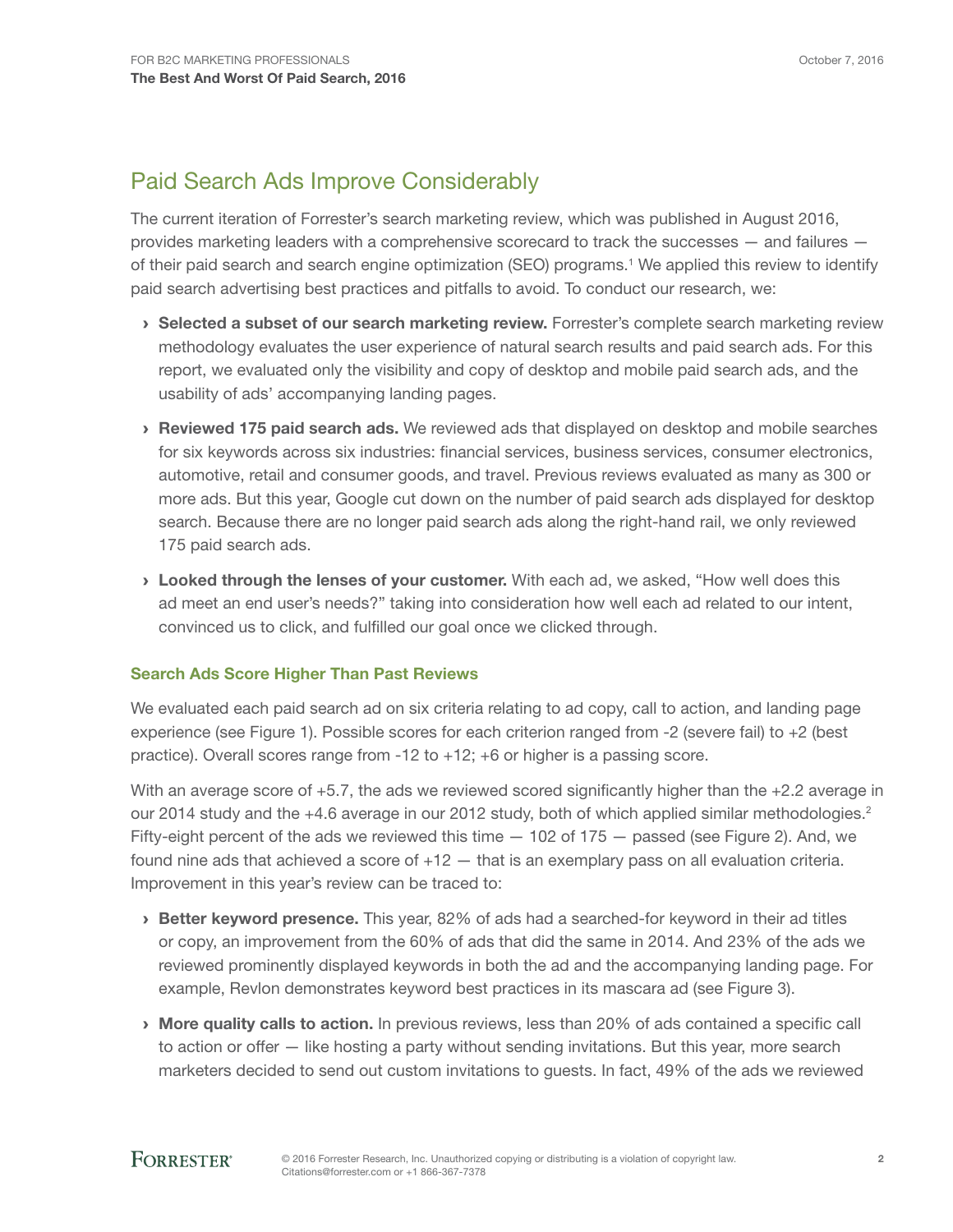contained a specific call to action and utilized ad extensions — like ratings snippets or click-to-call functionality — in both desktop and mobile search ads. Chevrolet exhibits this best practice with multiple calls to action in its site links (see Figure 4).

FIGURE 1 Forrester's Revised Paid Search Marketing Review Scorecard

#### Each review question is scored on a scale of -2 to 2:

- Strong pass: Exemplary; establishes or embodies an industry best practice  $+2$
- $+1$ Pass: Competent performance; business process is effective and users can accomplish their goals
- -1 Fail: A hindrance; may interfere with business processes and prevent users from accomplishing their goals
- -2 Strong fail: A major flaw; necessary process, functionality, or content is missing

#### 1. Where does the paid search ad appear in sponsored links? The manner of the Your score

- Does not appear on the first page of mobile or desktop paid results for Google -2 Appears on the first page of mobile or desktop paid results for Google -1
- 
- Appears above the fold on the first page of mobile or desktop paid results for Google  $+1$
- +2 Appears above the fold on the first page of mobile and desktop paid results for Google

#### 2. Does the keyword appear in the paid online search ad title and description?

- Does not appear in either the ad title or copy, and ad copy is not relevant to keyword -2
- -1 Does not appear in either the ad title or copy, but ad copy is relevant to keyword
- +1 Appears in either the ad title or copy
- +2 Appears in both the ad title and copy

#### 3. Does the ad copy "prequalify" clickers?

- So difficult to understand that it dissuades clicks -2
- Contains an aggressive offer that applies to almost anyone -1
- Weeds out searchers who obviously do not fit the ad or offer, but the offer itself is difficult to accomplish on a mobile device (such as downloading a PDF)  $+1$
- Provides a unique message/offer intended to generate clicks from a specific group of users, and the offer is easy to complete on a mobile device +2

#### 4. Does the ad contain a compelling call to action?

- -2 Does not provide a call to action
- Includes a call to action that is confusing or not related to the user's search -1
- Contains a general call to action that is clear and relevant to the keyword  $+1$
- Contains a specific call to action or offer (such as "download a white paper," or "get free shipping") and utilizes ad extensions on mobile and desktop (such as click-to-call, directions, site links, or ratings snippets)  $+2$

#### Scoring:

The top score possible is +12, the worst possible is -12, and a score of +6 or higher is considered an overall passing grade.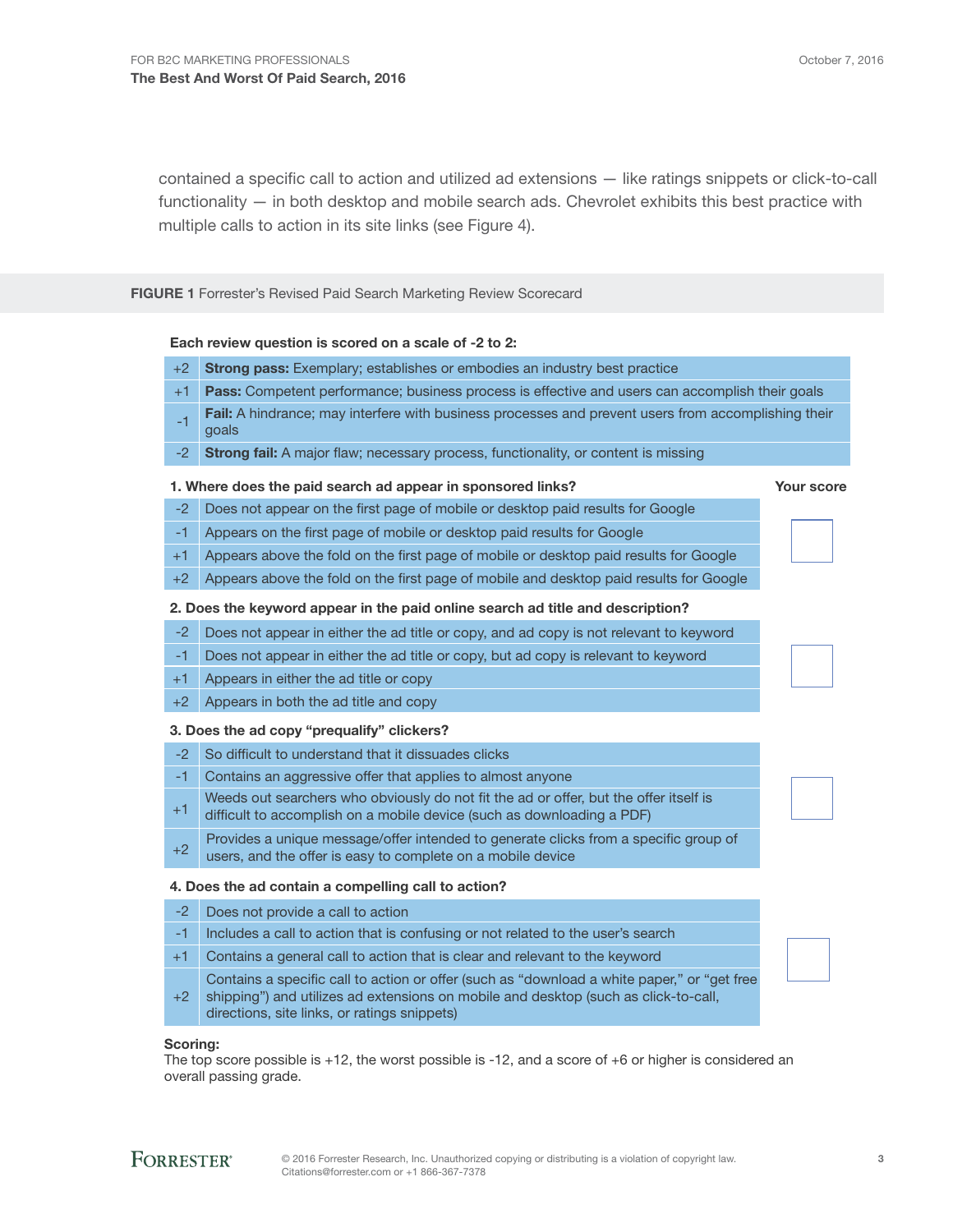| <b>FIGURE 1</b> Forrester's Revised Paid Search Marketing Review Scorecard (Cont.) |                                                                                                                                                                                                                                    |            |  |  |  |
|------------------------------------------------------------------------------------|------------------------------------------------------------------------------------------------------------------------------------------------------------------------------------------------------------------------------------|------------|--|--|--|
|                                                                                    | 5. Is the online landing page content relevant to the keyword?                                                                                                                                                                     | Your score |  |  |  |
| $-2$                                                                               | Does not relate to the keyword                                                                                                                                                                                                     |            |  |  |  |
| $-1$                                                                               | Is relevant to the keyword but does not contain the keyword                                                                                                                                                                        |            |  |  |  |
| $+1$                                                                               | Contains the keyword in the site content                                                                                                                                                                                           |            |  |  |  |
| $+2$                                                                               | Prominently features the keyword in site bullets and/or headlines                                                                                                                                                                  |            |  |  |  |
| 6. Does the landing page employ scenario design practices to aid user experiences? |                                                                                                                                                                                                                                    |            |  |  |  |
| $-2$                                                                               | The landing page is not functional.                                                                                                                                                                                                |            |  |  |  |
| $-1$                                                                               | The landing page is live but is either difficult to read, takes considerable effort to view<br>and understand, takes more than 10 seconds to load, or is not mobile-optimized.                                                     |            |  |  |  |
| $+1$                                                                               | The landing page is designed to help searchers complete their primary task easily, and<br>is optimized for mobile devices.                                                                                                         |            |  |  |  |
| $+2$                                                                               | The landing page is designed to help searchers complete their primary tasks easily, plus<br>the site employs design best practices like bread-crumb navigation, informative<br>hyperlinks, and clear and exclusive category names. |            |  |  |  |

#### Scoring:

The top score possible is +12, the worst possible is -12, and a score of +6 or higher is considered an overall passing grade.

#### FIGURE 2 Fifty-Eight Percent Of Ads Reviewed Passed The Test



#### Distribution of ads based on overall scores

Base: 175 paid search ads

# **FORRESTER®**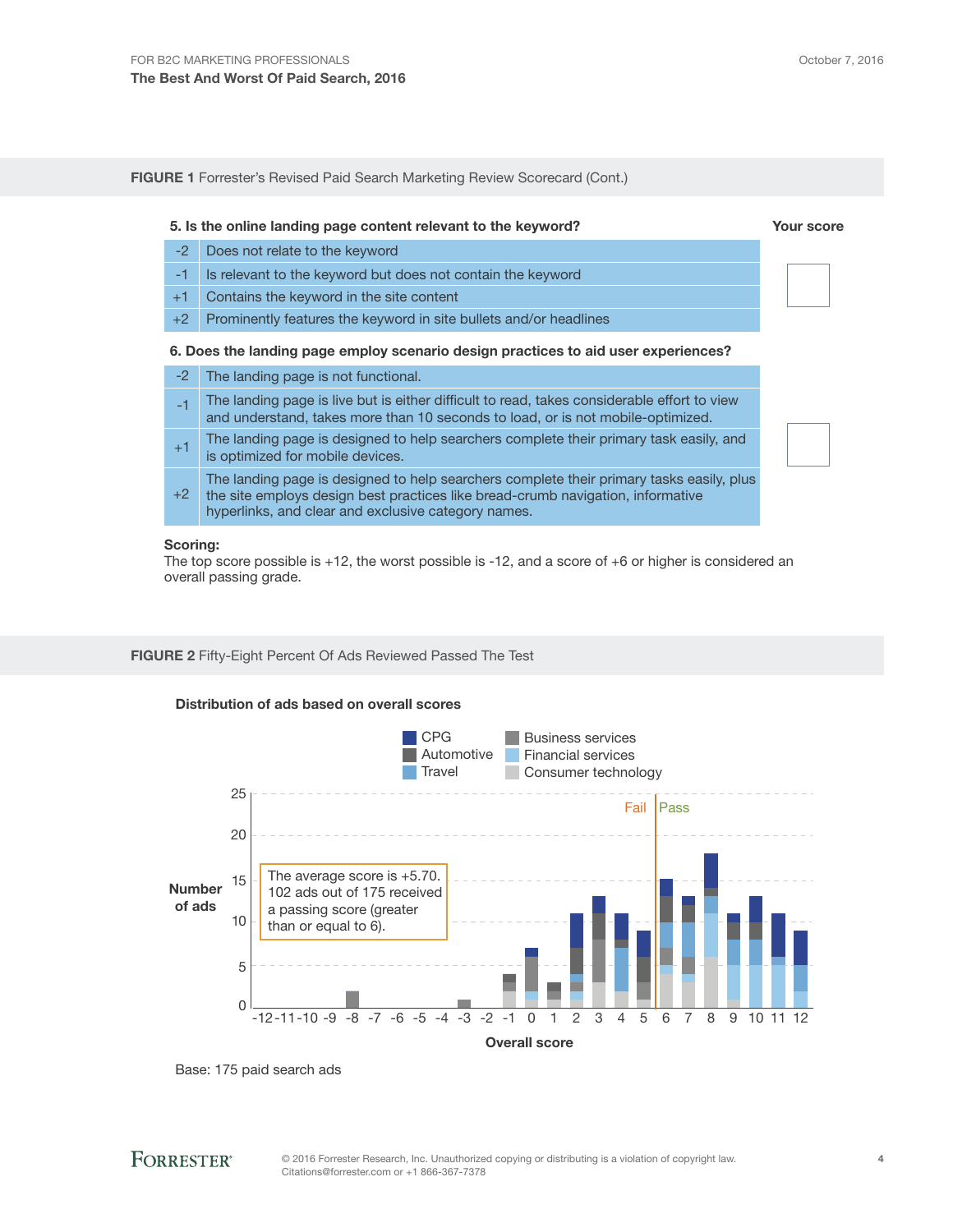FIGURE 3 Revlon's Mascara Ad Demonstrates Keyword Best Practice

Revion Mascara Collection - Revion.com<br>Mascara Collection v<br>Introducing A Collection Of Revion® Mascara For Every Look! America's #1 Lip Brand · New Shades to Love · Love Is On 5 Brand New Mascaras to Handle Every Lash Woe - PopSugar **PRODUCTS BEHIND THE COLOR** LOVE IS ON MILLION DOLLAR CHALLENGE **TS / REVLON® MASCARA COLLECTION** REVLON<sup>®</sup> MASCARA COLLECTION A MASCARA REVOLUTION! INTRODUCING A NEW COLLECTION OF MASCARAS<br>FORMULATED FOR EVERY LOOK.

Source: Google and Revlon websites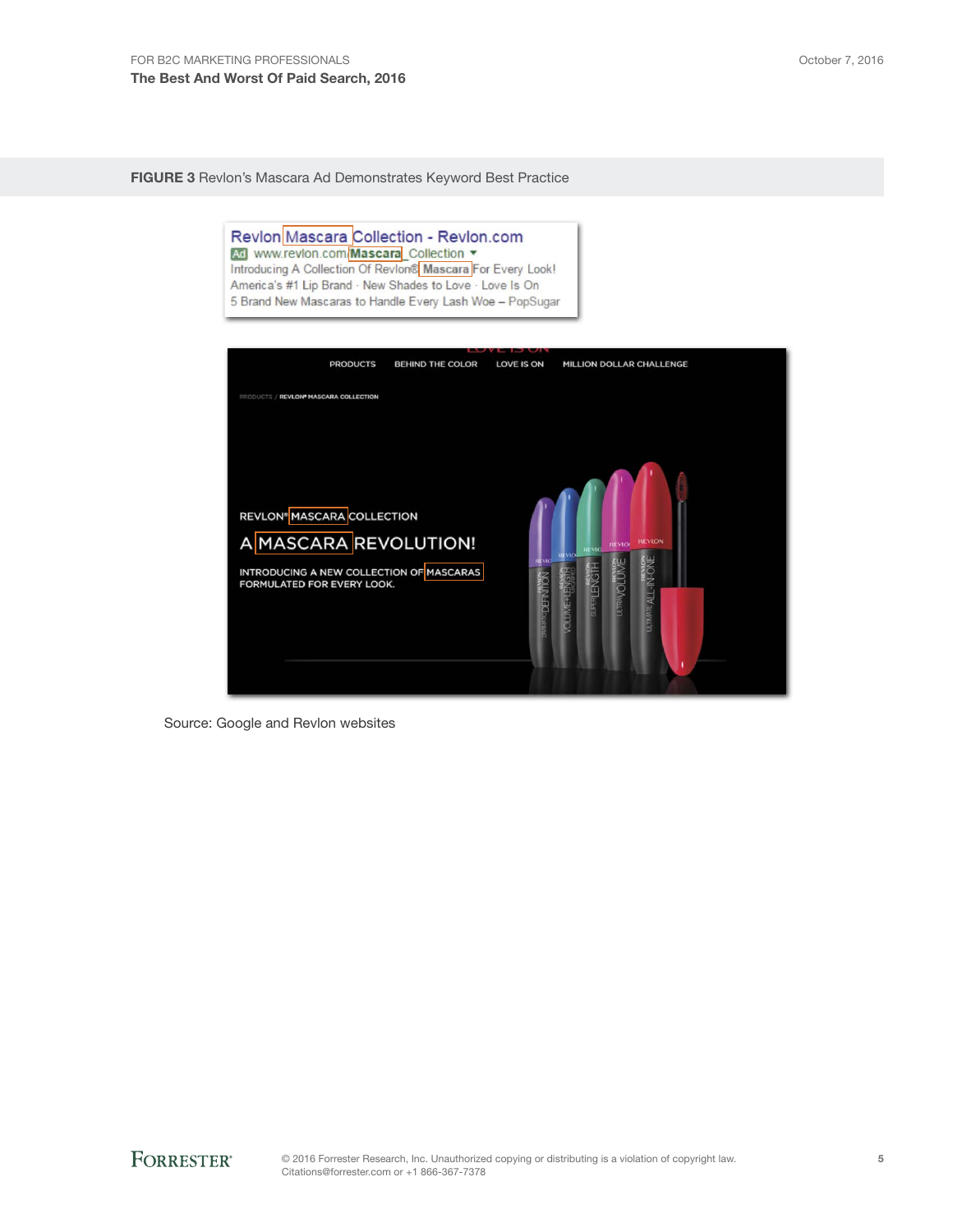FIGURE 4 Chevrolet Includes Multiple Calls To Action In Its Site Links





# But Search Marketers Still Have Room To Improve

Although the majority of the paid search ads we reviewed passed, 42% failed and the average score of all ads still fell below a passing score. And this review did shed light on a few chronic challenges for marketers:

- > Poor visibility. We explained earlier that Google displays fewer paid search ads for each query. This means that competition is stiffer than ever before to show up in the first few paid search ads. In fact, 37% of the ads reviewed either appeared at the bottom of the first page of search results or didn't appear at all on the first page for desktop and mobile.
- **Landing page experience.** The worst thing a marketer can do is attract clicks with good paid search ads and then throw a tomato in their customer's face with a poorly designed landing page. Yet 22% of landing pages from ads that we reviewed were not mobile optimized or did not relate to the keyword.<sup>3</sup>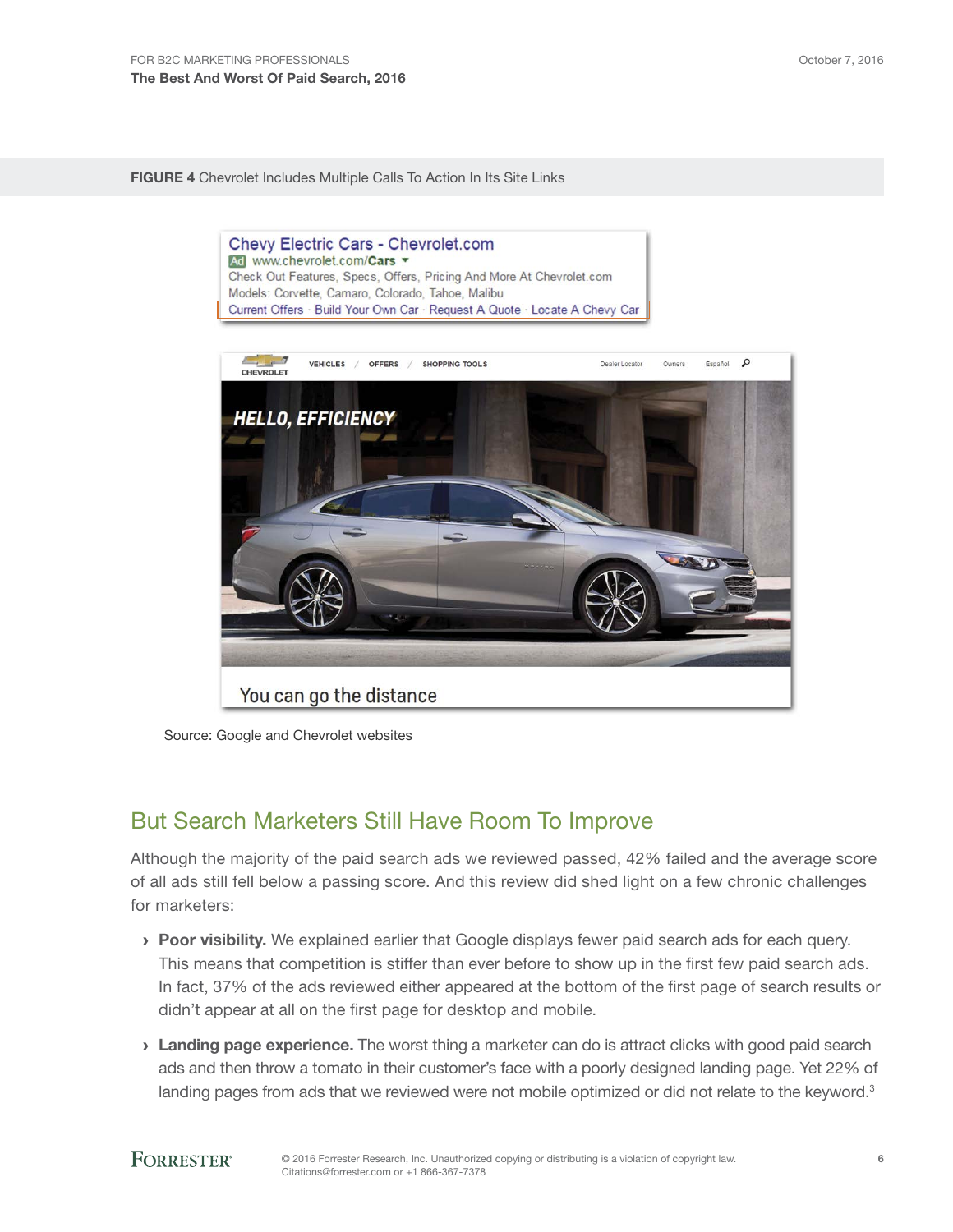#### Avoid Common Industry Pitfalls To Improve Your Ad Score

Financial services ads scored the best overall, for the second time in a row. But each of the six industries can improve with a few best practices. Use the guidance below to help make your own ads more effective.

- › Financial services: Increase keyword presence in ad copy. Financial services ads scored the highest of all industries, with an average score of +7.7.<sup>4</sup> More financial services search ads appeared above the fold for either desktop or mobile than any other industry. But fin serv firms could improve by using relevant keywords in both the ad title and description. NetQuote performs a best practice here by featuring the keywords "home insurance" prominently in not only the title and description but also one of its site links (see Figure 5).
- $\rightarrow$  Retail and consumer goods: Give customers a reason to click. With an average score of +7.6, the retail and CPG industry showed its maturity in direct response. In fact, 68% of all ads in this category passed our review, and it had four perfect ad scores — the most of any industry. But retail and CPG marketers can easily improve the user experience of their paid search ads by using calls to action that entice searchers to click through the ads. Harry's, a retailer for shaving equipment, demonstrates this best practice by using multiple calls to action in its ads (see Figure 6).
- **I** Travel: Optimize landing pages for mobile. The travel industry also had comparatively good scores for its paid search ads. But 27% of travel landing pages were either not mobile optimized or very difficult to use on mobile devices. Trivago's mobile-friendly landing page allows a customer to search easily and uses the keyword from a searcher's query to display hotel results, as you can see from our search for rooms in New York City (see Figure 7).
- › Automotive: Maintain relevant keywords throughout. Automotive ads scored in the middle of the pack and had top scores in landing page design. But, like our previous evaluation, auto landing pages consistently lacked relevant keywords.<sup>5</sup> For example, Nissan's landing page about its Nissan Leaf never mentions "electric car" in its content or headlines.
- **Consumer electronics: Target clickers.** Ads in the consumer technology sector had an average score of +4.3 - below the review's total average. Only 12 of 27 ads reviewed in this industry "prequalified" clickers with relevant keywords and content. For instance, a search for "laptop" showed a Staples ad for back-to-school paper notebooks.
- $\rightarrow$  Business services: Improve in all areas. Once again, only a few business services ads  $-$  seven, to be precise — passed our review. The majority of ads in this industry did not showcase keywords in ad title, copy, or landing pages, and less than half of the landing pages reviewed were mobile optimized. 247 Legal scored the best in this category by prequalifying clickers, having a mobilefriendly page, and showcasing its phone number prominently for users to call for more information (see Figure 8).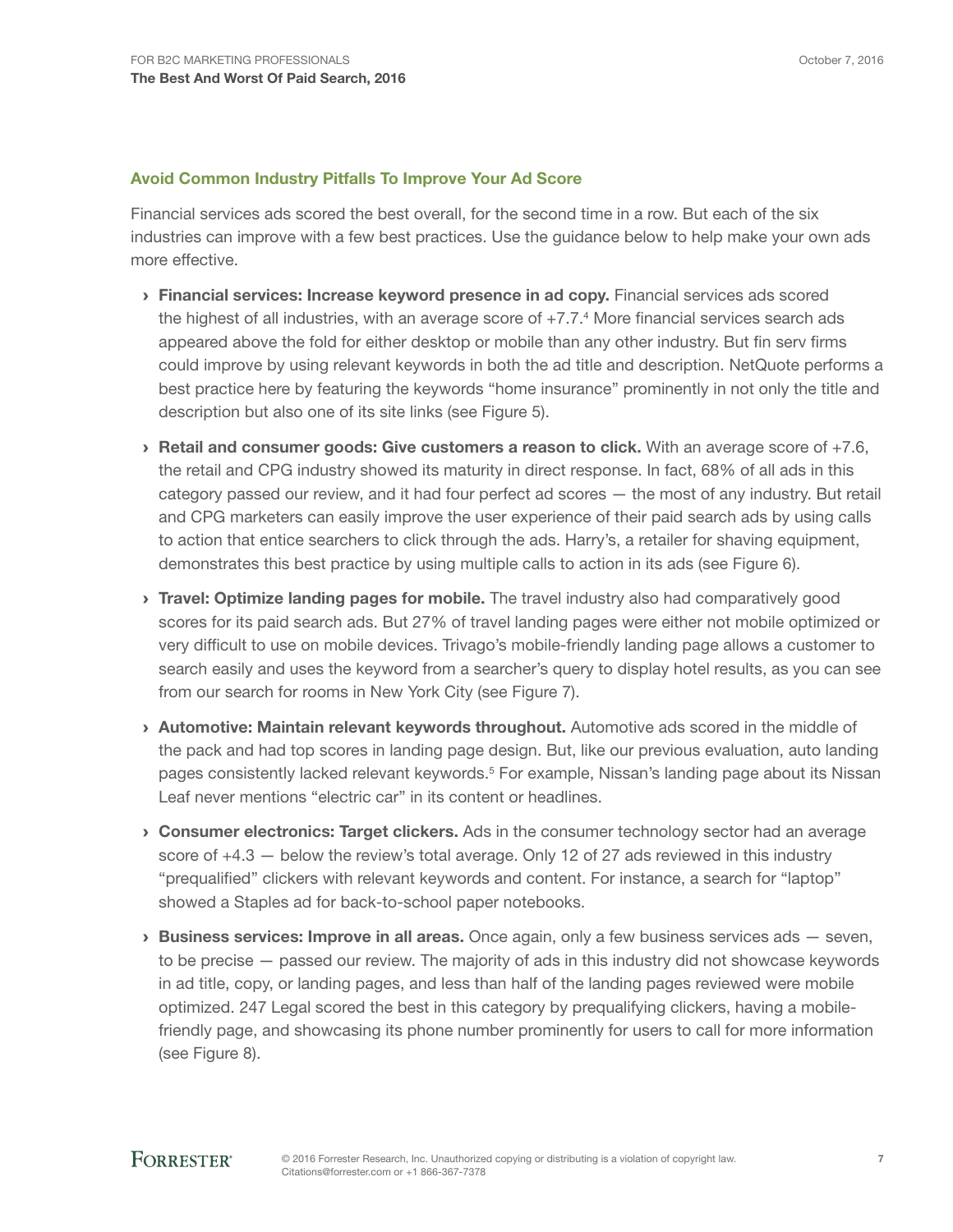FIGURE 5 NetQuote Displays Keyword Prominently For Paid Search Results



Source: Google and NetQuote websites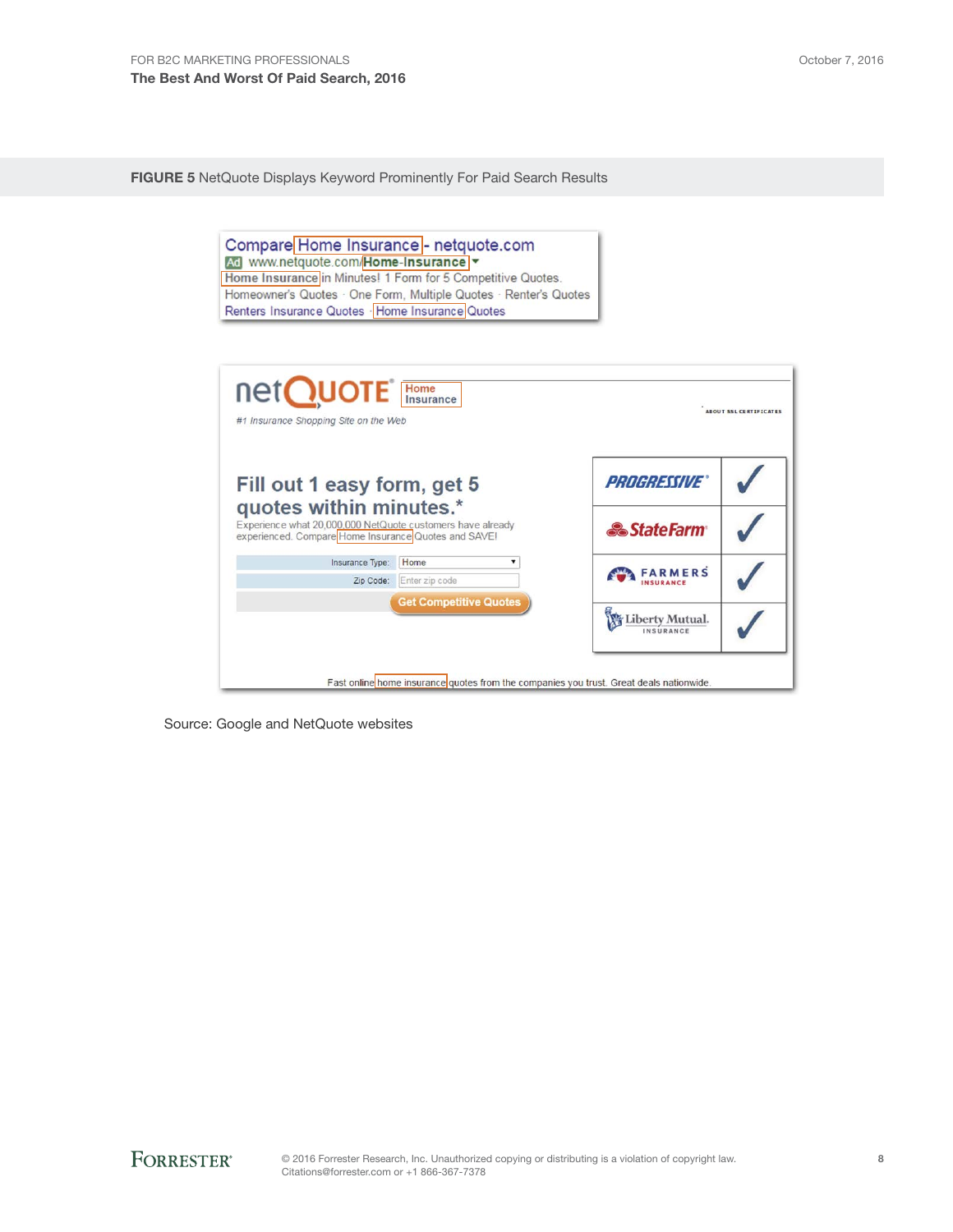FIGURE 6 Harry's Uses Multiple Calls-To-Action In Its Ads To Entice Clicks

Great Razor, Great Price - Harrys.com Ad www.harrys.com/

 $\Theta$ 

Quality Razors for Half the Price of Big Shave Brands Start Today.

Start A Trial · German Engineering · Five Blades Harry's Blades · Shave Club · Start A Trial



Source: Google website and Harry's mobile website

**FORRESTER®** 

© 2016 Forrester Research, Inc. Unauthorized copying or distributing is a violation of copyright law. Citations@forrester.com or +1 866-367-7378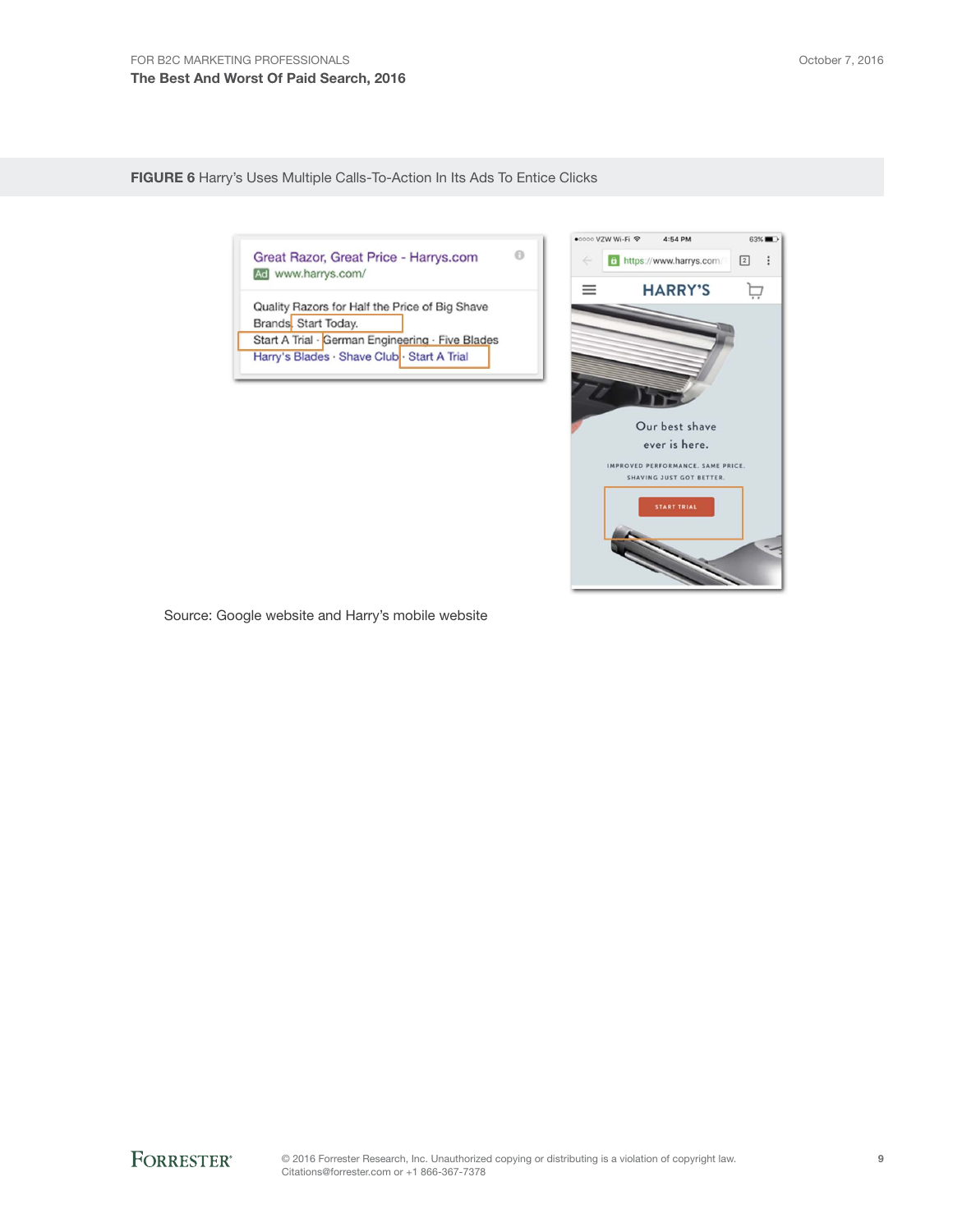

FIGURE 7 Trivago's Mobile Landing Page Incorporates Search Engine Keywords For A Smooth User Experience

Source: Google and Trivago mobile websites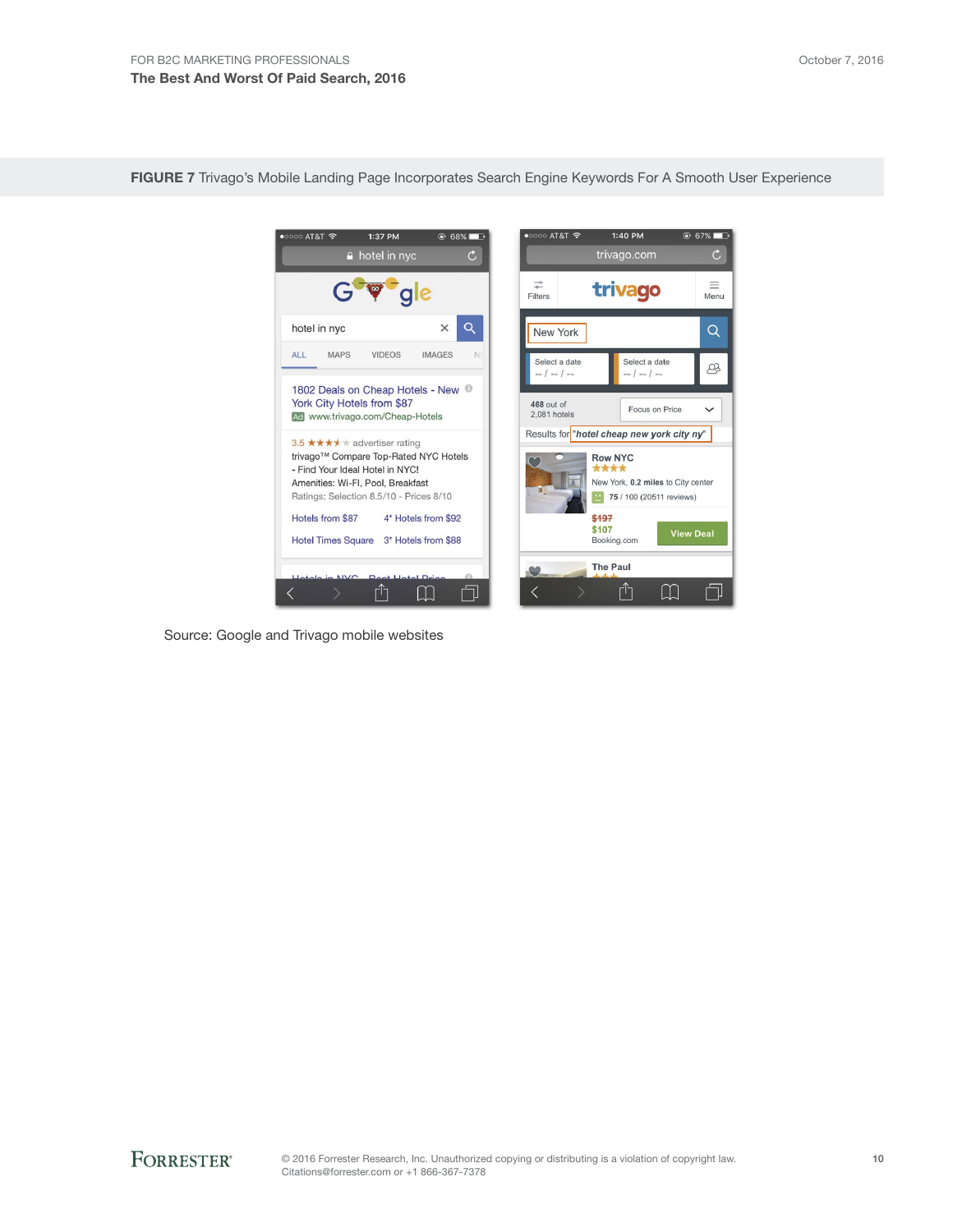FIGURE 8 247 Legal Optimizes Call-To-Action For Mobile



Source: Google and Call247Legal mobile websites



11:00 AM

 $\odot$  79%

AT&T <mark>೯</mark>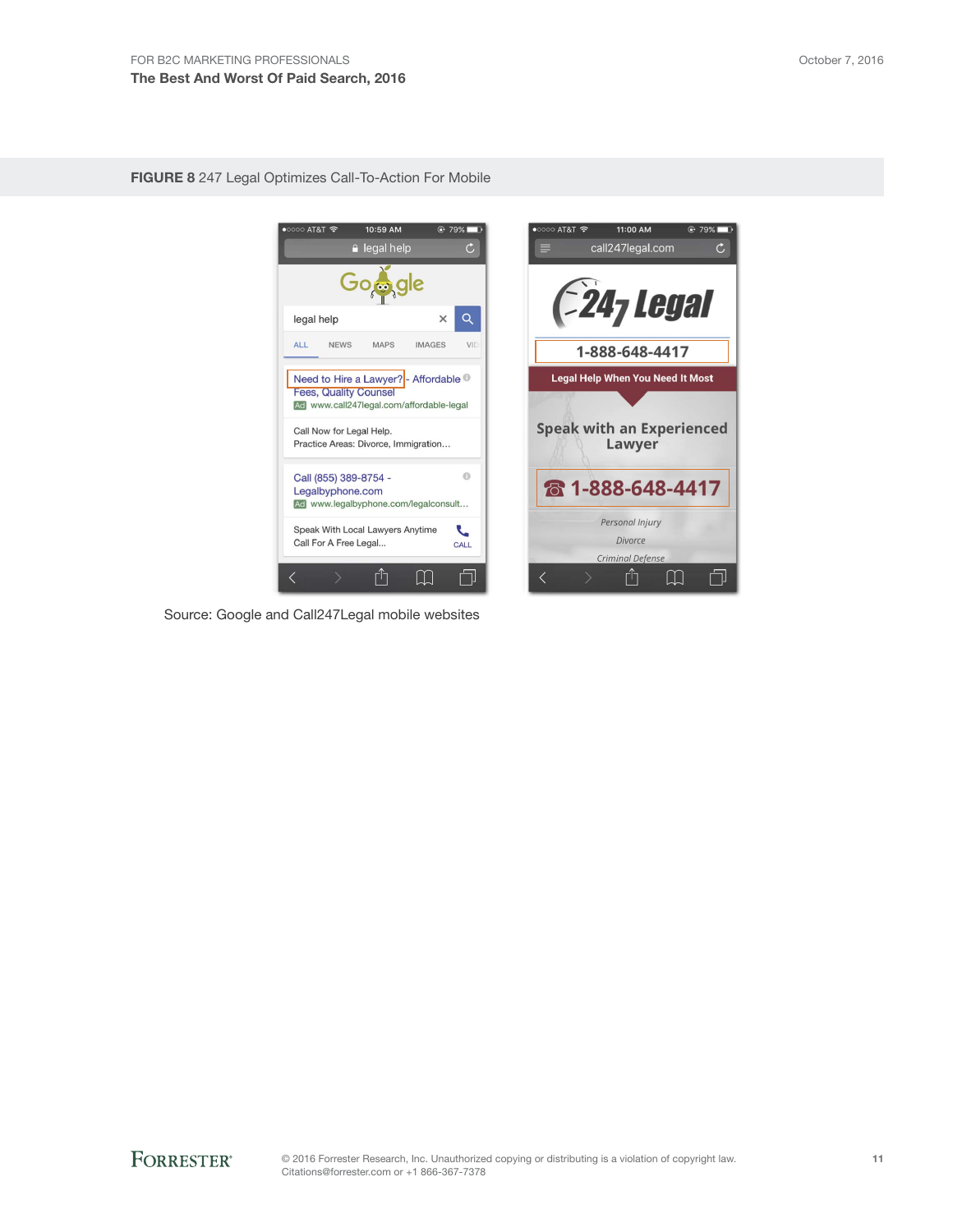# Engage With An Analyst

Gain greater confidence in your decisions by working with Forrester thought leaders to apply our research to your specific business and technology initiatives.

> Translate research into action by working with an analyst on a specific

sessions, workshops,

Analyst Advisory

#### Analyst Inquiry

To help you put research into practice, connect with an analyst to discuss your questions in a 30-minute phone session — or opt for a response via email.

#### [Learn more.](http://forr.com/1einFan)

engagement in the form of custom strategy

or speeches.

[Learn more.](http://www.forrester.com/Analyst-Advisory/-/E-MPL172)

# **Webinar**

Join our online sessions on the latest research affecting your business. Each call includes analyst Q&A and slides and is available on-demand.

[Learn more](https://www.forrester.com/events?N=10006+5025).



[Forrester's research apps for iPhone® and iPad®](https://go.forrester.com/apps/) Stay ahead of your competition no matter where you are.

# **Endnotes**

- <sup>1</sup> For Forrester's methodology for evaluating the user experience of your desktop and mobile search marketing campaigns, see the ["Brief: Evaluate Your Search Marketing Programs"](http://www.forrester.com/go?objectid=RES119701) Forrester report.
- <sup>2</sup> For more information on previous versions of Forrester's paid search review methodology, see the "The Best And [Worst Of Paid Search In 2014](http://www.forrester.com/go?objectid=RES116963)" Forrester report and see the ["The Best And Worst Of Paid Search In 2012](http://www.forrester.com/go?objectid=RES47719)" Forrester report.
- <sup>3</sup> We found it interesting that Google allows this for paid search listings but not for organic. But that shouldn't mean you can just not optimize your landing pages for mobile. With more than 50% of searches conducted on mobile devices today, all search experiences must be made with mobile in mind.
- <sup>4</sup> The top score possible is +12, the worst possible is -12, and a score of +6 or higher would be considered an overall passing grade.
- <sup>5</sup> In our 2014 review, we also found that automotive landing pages lacked relevant keywords. See the "[The Best And](http://www.forrester.com/go?objectid=RES116963)  [Worst Of Paid Search In 2014](http://www.forrester.com/go?objectid=RES116963)" Forrester report.